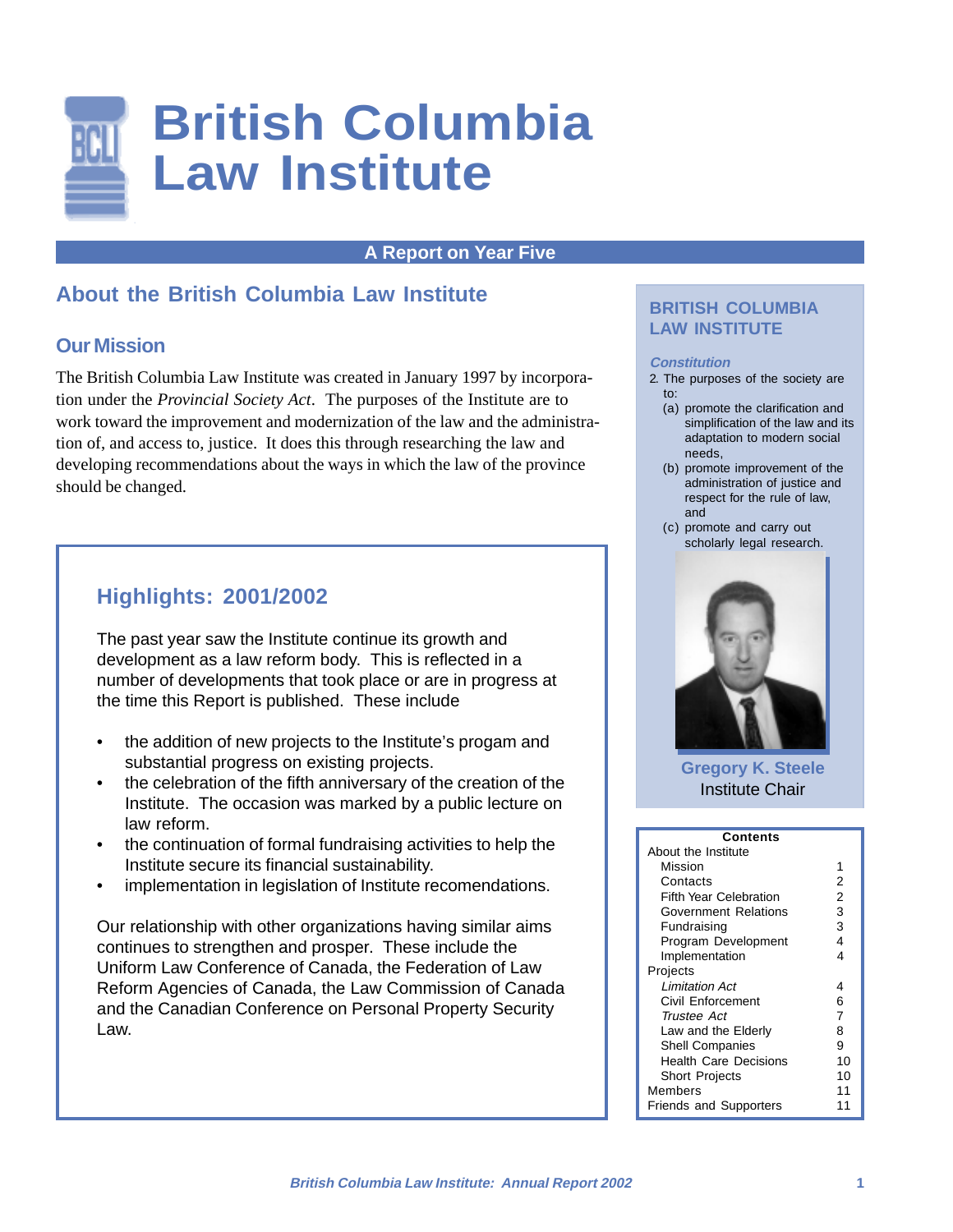## **BRITISH COLUMBIA LAW INSTITUTE**

#### **Bylaws**

...

- 4. (1) The society shall consist of
	- 14 members as follows:
	- (a) two persons appointed by the Attorney General;
	- (b) two persons appointed by the executive committee of the Law Society of British Columbia;
	- (c) two persons appointed by the executive committee of the British Columbia Branch of the Canadian Bar Association;
	- (d) one person appointed by the Dean of the Faculty of Law, University of British Columbia;
	- (e) one person appointed by the Dean of the Faculty of Law, University of Victoria;
	- (f) five persons appointed by the persons appointed under clauses (a) to (e);
	- (g) one person appointed by the persons appointed under clauses (a) to (f).
- 4. (2) The applicants for incorporation of the society are deemed to be persons appointed under Bylaw 4(1)(f).

(3) Membership in the society is for a term of 5 years or until successors are appointed, and a member may be reappointed.

25. The directors of the Society shall be the members of the Society from time to time and

...

- (a) every person who is appointed as a member under Bylaw 4(1) or is deemed to be appointed as a member under Bylaw 4(2) becomes a director at the time the person is appointed, and
- (b) every person who becomes a director, ceases to be a director at the time the person ceases to be a member

### **How to Find Us**

British Columbia Law Institute

| Mailing Address       | 1822 East Mall<br>The University of British Columbia<br>Vancouver, BC V6T 1Z1                                                                                  |
|-----------------------|----------------------------------------------------------------------------------------------------------------------------------------------------------------|
| Physical Address      | 6050 Military Road<br>The University of British Columbia<br>Vancouver, BC V6T 1Z1                                                                              |
| Voice: (604) 822-0142 | Fax: (604) 822-0144                                                                                                                                            |
| E-mail: bcli@bcli.org | WWW: http://www.bcli.org                                                                                                                                       |
|                       | $\mathbf{1}$ . $\mathbf{1}$ . The set of $\mathbf{1}$ , $\mathbf{1}$ , $\mathbf{1}$ , $\mathbf{1}$ , $\mathbf{1}$ , $\mathbf{1}$ , $\mathbf{1}$ , $\mathbf{1}$ |

The Institute's offices are located in the Law Annex building which is adjacent to the main Law School (Curtis) Building at the University of British Columbia.

The Institute's elected executive members are:

**Gregory Steele** - Chair **Ann McLean** - Vice-chair **Gordon Turriff** - Secretary **Prof. James MacIntyre, Q.C.** - Treasurer

**Arthur L. Close, Q.C.** is Executive Director **Thomas G. Anderson** is Program Director



# **Fifth Anniversary Celebration**

The Law Institute was incorporated in January 1997 and became fully operational in March of that year. In celebration of the occasion, the Institute sponsored a public lecture on law reform, followed by a reception, both held at the Law Courts Inn on March 14, 2002.

The featured speaker was the Honourable Mr. Justice Kenneth C. Mackenzie of the Court of Appeal for British Columbia. The title of his talk was "Where does Law Reform Go From Here." The full text of his address may be found at the Institute's Website.

We were gratified to note that those in attendance at this event included leaders of the province's Bench and Bar as well as the Attorney General of the province. We would like to express our gratitude to Mr. Justice Mackenzie for his most stimulating and thoughtful address and to the firm of Stikeman Elliott for its financial support for this event.

Guests at the Celebration



Hon. Mr. Justice Kenneth C. Mackenzie







Hon. Allan McEachern Justice Peter Justice Mary Hon. Mr. Fraser Hon. Mdm. Newbury

Hon. Geoff Plant, Q.C. Attorney General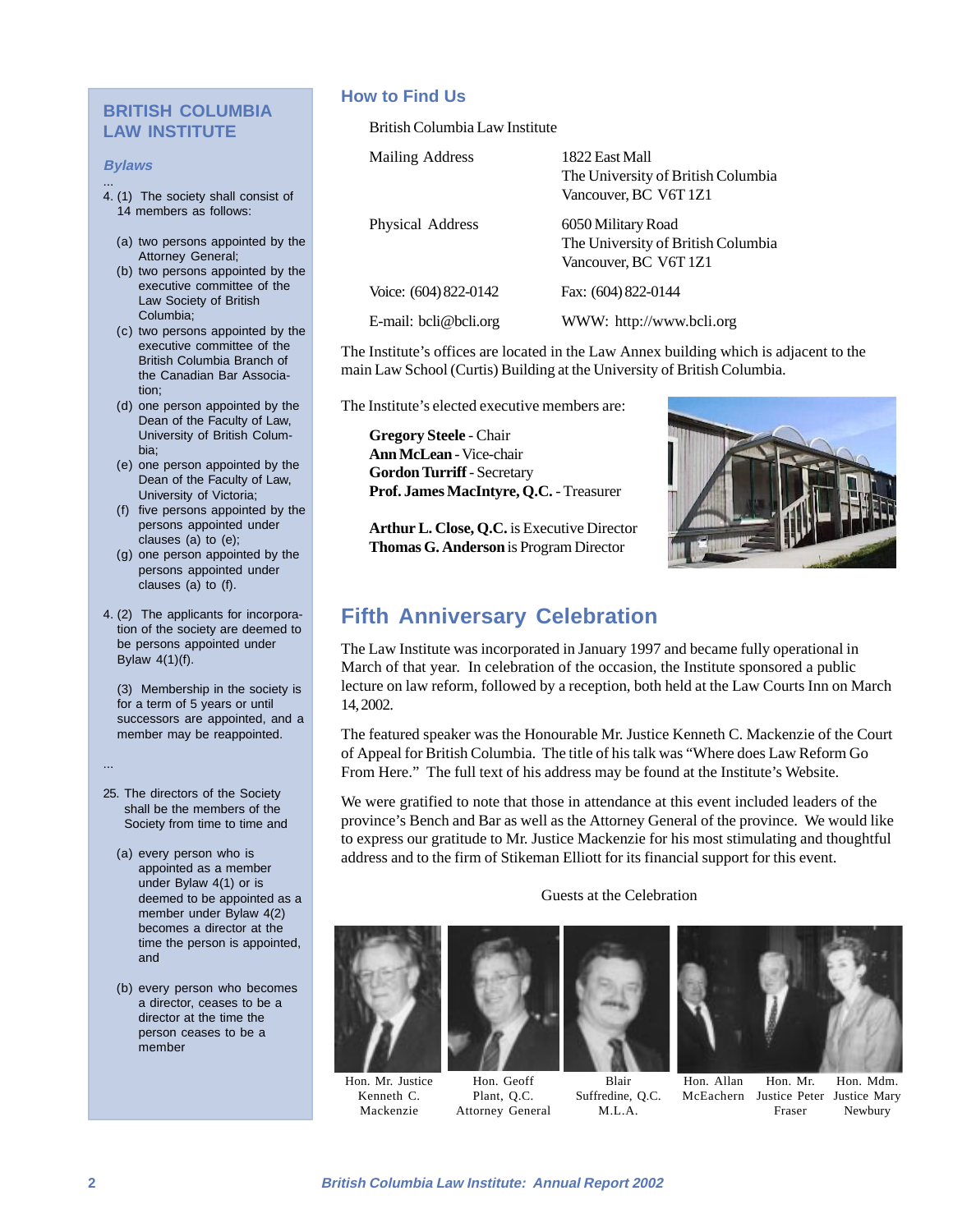# **Relationship with the Provincial Government**

Without sustaining funding that can be directed to project work the Institute must look to sponsors for individual projects. The provincial government has so far sponsored several past and present projects. These arrangements, thus far, have been part of the legacy of the previous provincial government but we are most optimistic that support will continue under the current government, with even the possibility that sustaining funding will be provided when provincial finances permit.

Several times during the past year the Honourable Geoff Plant, Q.C., Attorney General for British Columbia, has stated his commitment to private law reform and has referred favourably to the Institute in that context. On February  $8<sup>th</sup>$ , 2002, speaking at a Continuing Legal Education Society course, he made the following observations:

[L]et me begin ... by stating clearly my own commitment to reinvigorating law reform in British Columbia.... By law reform, I mean the ongoing need to clarify, modernize, and improve the law by means of legislation. Law reform is essential to ensuring that the law is as just, clear, predictable, and effective as possible; and that the processes of justice are as fair, efficient, timely and affordable as possible. This kind of law reform begins with the recognition that as economic and social times change, the principles of common law created in and for other economic and social circumstances—may need to be rethought; that legislation which establishes or is at least part of the framework for commercial relations and civil liability may need to be updated; and that the institutions we have created to administer justice may need to be improved to ensure that they continue to serve an evolving public interest.

I have expressed my commitment to the continuing reform of private law in the light of changing economic and social needs. ... A body of modern and effective private law is crucial to ensuring that British Columbia business is able to be as competitive as possible in the international economy, and that British Columbia is attractive to international investment....This aspect of law reform entails working with the legal profession through the Canadian Bar Association, and with bodies such as the British Columbia Law Institute and the Uniform Law Conference of Canada to identify issues and subjects for reform and to formulate and enact law reform initiatives. ...

The British Columbia Law Institute, which plays a crucial role in law reform.... My own view is that government has a role to play in providing sustained funding to support the work of an independent law reform agency. Unfortunately, the current fiscal climate is a barrier to finding the dollars necessary for sustained funding to the BC Law Institute. However, it is equally important that government be willing to act on the work done and the proposals made by law reform agencies. Put another way, I think government has an obligation to make space on the legislative calendar for private law reform. In this regard it is possible to build on the work the Institute has already done, and to continue to draw upon the work done by the Uniform Law Conference of Canada, by acting upon reports done and work yet to be completed. In the months to come I am confident there will be room on the legislative calendar in Victoria for private law reform initiatives.

We look forward to a fruitful relationship with the provincial government.

# **Fundraising**

...

The main source of operational funding for the Institute has been a grant from the British Columbia Law Foundation. As noted already, the Institute also receives funding to assist it in carrying out particular projects. Relying as heavily as we do on project funding places severe limitations on the kinds of projects the Institute can undertake. It is preferable if programming decisions are not driven by the question of whether a financial sponsor for a project can be found. The proper criteria are whether a project should be undertaken and whether we are the appropriate body to carry it out.

Our response to the need to expand our funding base has been a series of formal fundraising campaigns, starting in the autumn of 1999 and continued in 2000 and 2001.

## **Background to the Creation of the Institute**

The Institute was created in response to a decision by the Ministry of Attorney General to withdraw program funding from the Law Reform Commission of British Columbia after the end of March 1997. The disappearance of the Commission, without replacement, had the potential to create a serious vacuum in the legal resources available to the people of British Columbia and carried a significant risk that the tangible and intellectual assets of the Commission would become dissipated and irretrievably lost

After some consultation to test the support for maintaining an institutional law reform presence in British Columbia, the founding members incorporated the Institute as a successor body to the Commission. They had two hopes. The first was that the Ministry of Attorney General would permit a "rollover" of the assets and program of the Commission into this new body. The second was that sufficient financial support could be found to enable the Institute to continue, at least in part, the work of the Commission and to carry out a useful law reform program. Both of these hopes have been realized.

## **About Our Predecessor, The Law Reform Commission of British Columbia**

The Law Reform Commission was created in 1969 by an act of the Provincial Legislature and began its operations in 1970. The Commission ceased operations at the end of March 1997 following a decision by the Provincial Government to discontinue funding it.

Over the 27 years of its existence the Commission submitted more than 140 reports on a wide variety of topics.

Most of the Commission's work remains accessible. Printed copies of many of its reports and other documents are available through the Institute.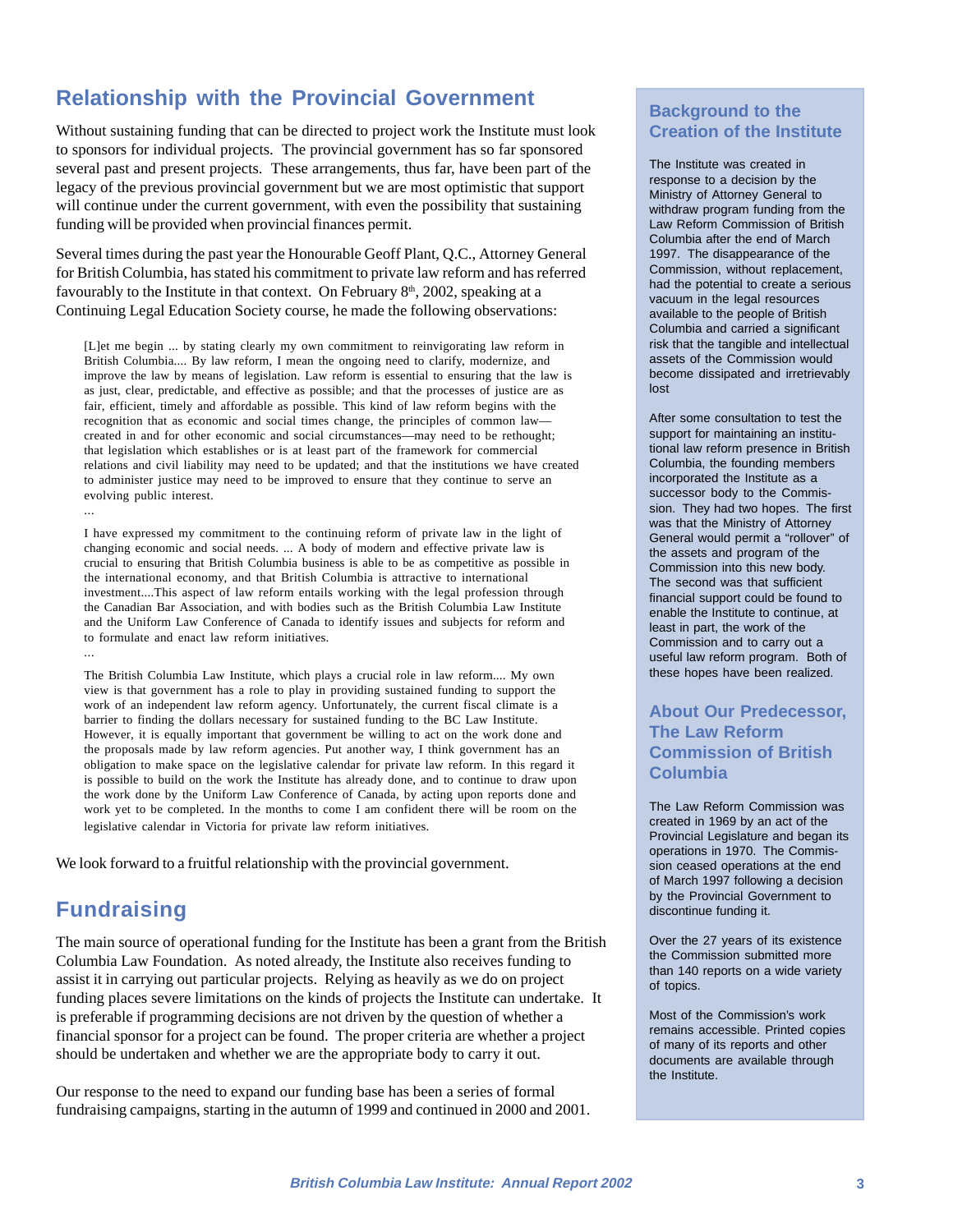## **Managing the Legacy of the Law Reform Commission**

The Institute has concluded an agreement with the provincial government concerning the legacy of the former Law Reform Commission. There are two aspects to this.

First, the tangible assets of the Law Reform Commission have been transferred to the Institute for a token amount.

Second, the Provincial Government has granted a licence to the Institute to deal with the intellectual property left by the Law Reform Commission, including the contents of its reports and working papers. The Institute is thus enabled to distribute, reissue and sublicense these materials.

Our principal goal for the publications of the Law Reform Commission is to ensure that this body of work continues to remain accessible to the public. Elsewhere in this Report, we describe the steps the Institute has taken to ensure that the work of the Law Reform Commission is accessible through the Internet. The Institute also has an inventory of printed reports and documents which are available for purchase at a nominal charge. Ordering information may be found at our website.

http://www.bcli.org

## **The Institute and the Internet**

The Institute is dedicated to the use of the Internet as a medium for gathering and disseminating relevant legal information. The Institute maintains a site on the World Wide Web (WWW) at the following address:

http://www.bcli.org

There are a number of features at the website.

#### **Institutional and Project Information**

Visitors to our website will find comprehensive information respecting the Institute and its structure, and up-to-date information about the status of its ongoing projects.

The primary focus of our fundraising activity has been the legal profession and its institutions and the judiciary. Those who responded did so generously and the amounts received will play an important part in carrying forward our program. At the same time, we must be realistic in regarding these fundraising initiatives as a short step on a long road toward financial sustainability.

# **Carrying out the Program**

Many of our projects are carried out relying largely on the Institute's own internal resources including the work of Board Members, the Executive Director, the Staff Lawyers and a Research Assistant. Some of the projects have a "law reform" flavour and normally result in recommendations for changes in the law. Past Reports in this category include our Reports on the Recognition of Spousal and Family Status, the Enforcement of Non-money Judgements from Outside the Province, Proposals for a *Contract Law Reform Act* and The Need for Uniform Jurisdiction and Choice of Law Rules in Domestic Property Proceedings.

A second category of document generated internally focuses mainly on the creation of information resources to improve access to the law or to provide an information-base from which further work can be done. Past projects which fall into this category include the *Builders Lien Act* materials referred to elsewhere in this Report, our Report on Gender-Free Legal Writing and the "Question and Answer" publication on pension division on marriage breakdown.

An alternative approach to program work is through the use of external Project Committees. These Committees normally work quite independently of the Institute's Board, although each Committee normally has two or more Board Members as part of its own membership and the Board passes on Committee work in progress and on completion. Committee members serve voluntarily with the assistance of a paid reporter. Several projects are presently being carried forward through such committees.

# **Implementation**

The work of the Law Institute has begun to bear real fruit: there is now legislation based on its work. The most recent session of the provincial Legislature saw the introduction of the *Trustee Investment Statutes Amendment Act, 2002*. This Act, which received Royal Assent on May 9, repeals the archaic "list" of authorized trustee investments, replacing it with the "prudent investor" standard. The Act draws directly on recommendations made by the Institute in its 1999 Report on Trustee Investment Powers.

# **Active Projects**

# **Updating the Limitation Act**

The *Limitation Act* governs the law on limitation of actions. The Act sets out time periods within which civil legal proceedings must be commenced. If legal proceedings are not commenced within the limitation period applicable to the particular claim, a defendant can raise the defence that the claim is statute barred. This defence results in immunity from liability for the defendant, despite the merits of the claim. The objective of limitations law is to ensure the timely resolution of legal proceedings, while at

the same time balancing the interests of plaintiffs with those of defendants and society.

In 1975, British Columbia was the first Canadian jurisdiction to enact a new and modern *Limitation Act* to replace the archaic *Statute of Limitations*. The new Act was based on recommendations made by the British Columbia Law Reform Commission in a Report submitted in 1974 (Report No. 15). There have been some amendments, largely in response to the perceived needs of particular groups.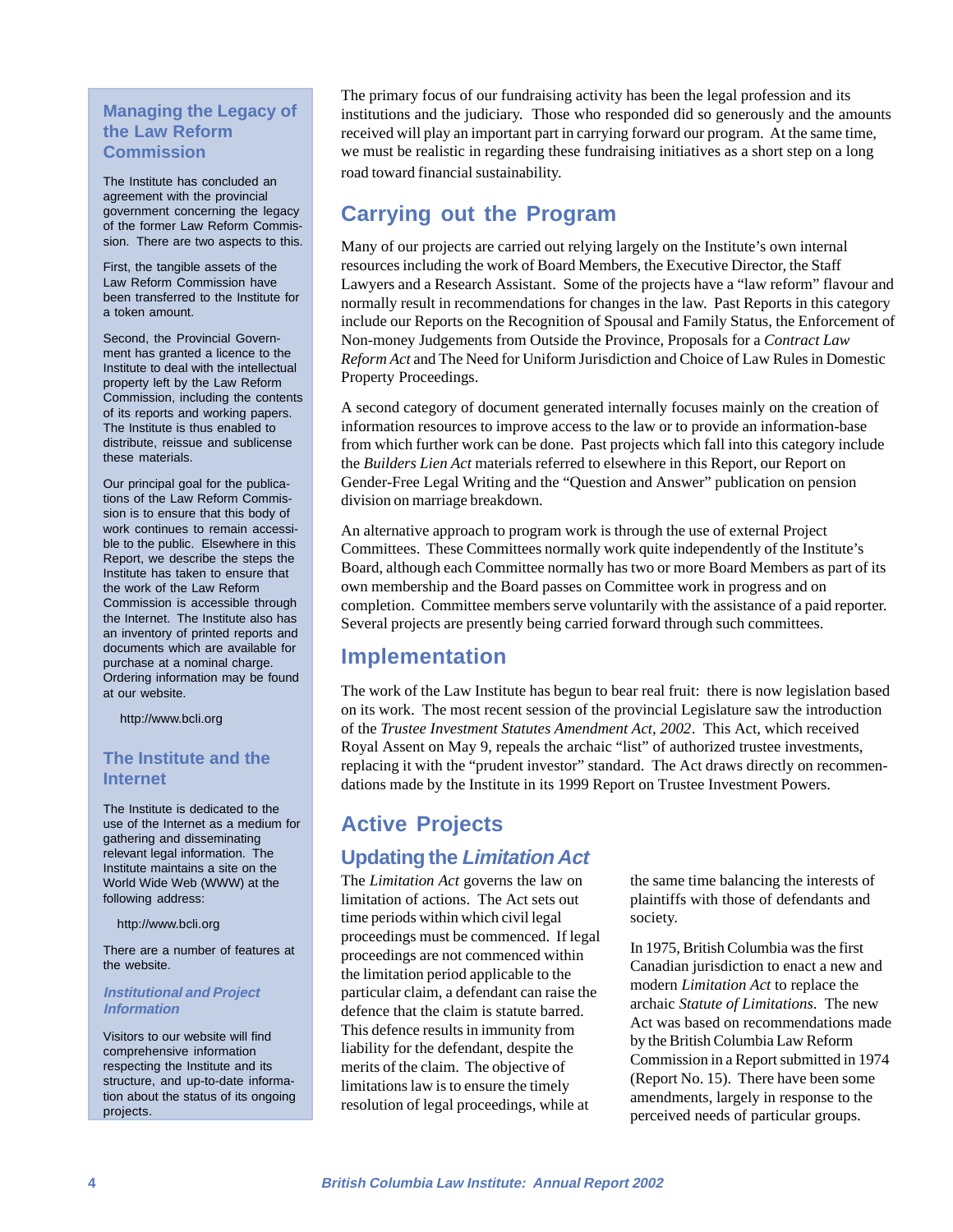These include an extension of the limitation period for claims involving urea formaldehyde foam insulation, an extension of the limitation period for claims based on sexual misconduct and a shortening of the ultimate limitation period for claims against doctors, dentists, hospitals and hospital employees. The ultimate limitation period was the subject matter of a further Law Reform Commission Report issued in 1990 (Report No. 112).

A consideration of the 1975 legislation and subsequent developments suggests that some specific aspects of its operation should be re-examined:

- There seems to be a general agreement that the 30 year ultimate limitation period as a basic default rule is too long and this has led the Legislature to shortening it in certain cases. But the result is that it could be argued that certain professions and institutions have been singled out for particularly favourable treatment under the law and the position of other equally worthy professions and bodies neglected. Moreover, the deviations from the basic ultimate limitation period have not been uniform with the period being reduced to 10 years in one case and to 6 years in others.
- The 1975 legislation did not alter the common law rules concerning when a cause of action "accrues" - the event that triggers the running of time. In many cases actual damage is an essential element of a plaintiffs cause of action which does not "accrue" until it occurs. In the result, the running of time in relation to such claims may be postponed for a lengthy period after the actual breach of duty on which the claim is based. This can work a hardship on defendants, particularly those who work in the construction industry. The accrual rules in relation to obligations that are payable on demand are also problematic and in need of reconsideration.

Today's *Limitation Act* can no longer safely be regarded as adequately meeting the needs of British Columbians. The social and economic background against which limitation laws must operate has changed. We have experience that demonstrates the need for improvement in the legislation. We also have the benefit of recent thinking by other law reform in relation to limitations legislation.

While this suggests that a major review of the British Columbia *Limitation Act* would be desirable, the Institute simply does not have the resources to undertake a full-scale project hence the decision to undertake a narrower study confined to the question of the ultimate limitation period. It is this focused study that constitutes the Institute's project on updating the *Limitation Act*. The principal researcher and writer is our Staff Lawyer, Caroline Carter.

In July 2002, the Institute released its Report on "The Ultimate Limitation Period: Updating the *Limitation Act*." One purpose of releasing the Report at this time was to ensure it would be available to the Attorney General for consideration in the context of the larger initiative being carried out by his Ministry - the "Civil Justice Review." This would also give other interested persons an opportunity to comment on the Institute's recommendations in a timely fashion.

The major recommendations set out in the Report may be summarized as follows.

- The 30 year ultimate limitation period of general application should be reduced to 10 years.
- A special ultimate limitation period of 30 years should continue to apply in certain cases involving fraudulent conduct or wilful concealment of material facts.
- The special ultimate limitation period of six years for medical practitioners, hospitals and hospital employees should not be retained.

**The Institute and the Internet** continued

### **The Law Reform Database**

This is a legal resource unique in the world. It is, in essence, a computerized index to almost 7,000 reports, consultation documents and other publications of law reform agencies worldwide, and we continue to add to the database.

### **British Columbia Law Reform Commission Publications On-line**

The Institute has carried forward the work of the Law Reform Commission in making the publications of that body available through the Internet. During the past year, we completed a project to make all of the final reports of the Law Reform Commission accessible. These reports are now available through the Internet at our website and may be browsed on-line or downloaded in either of the two most popular word processing formats.

The next phase of this task will be to bring selected study papers and consultation papers into the website for access.

#### **Division of Pensions on Marriage Breakdown**

This Internet resource provides information on the operation of British Columbia's legislation in relation to pension division on divorce. The original version was created by the Law Reform Commission, but in 2001 a wholly new and revised version was issued by the Institute. It is described in greater detail in the Annual Report for that year.

### **Builders Lien Act Materials**

The enactment in 1997 of the Builders Lien Act was the culmination of 25 years of work toward the creation of new and modern legislation in this area. The background to the Act included a report issued by the Law Reform Commission in 1972. We were therefore pleased to respond when the Ministry of Employment and Investment invited the Institute to prepare some resource information that would assist users in coming to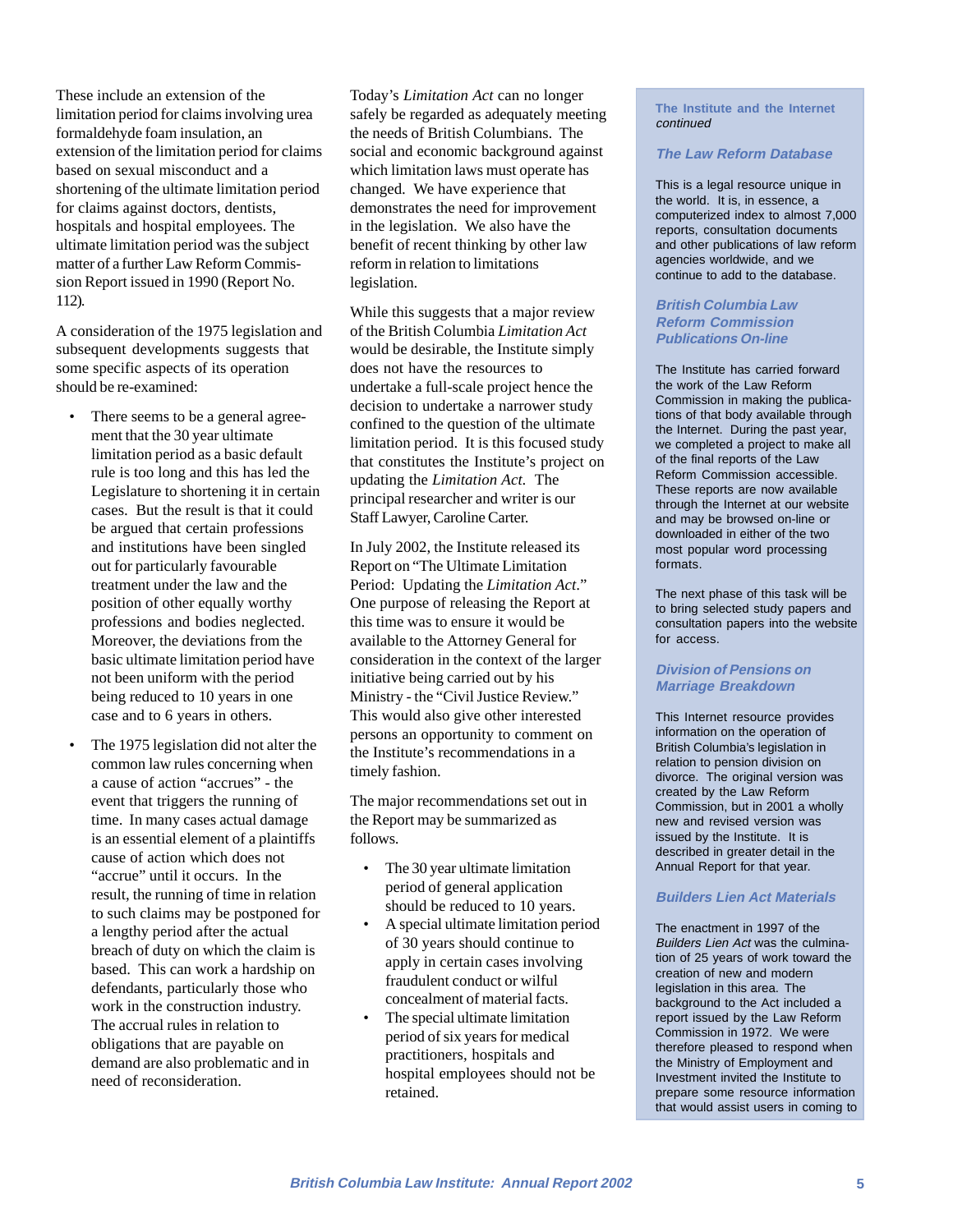#### **The Institute and the Internet** continued

grips with this new legislation. Pursuant to this arrangement, a printed publication and an Internet website were developed.

At the heart of these materials is a document entitled "Questions and Answers on the New Builders Lien Act, which has been published both electronically and in printed format. The printed version, over 150 pages, may be ordered through the Ministry.

The electronic version was heavily coded for easy Internet access and allows the user to move seamlessly between various parts of the publication and the legislation itself. In the past year, the website was identified by the Provincial Government as a non-core function. The Institute has, therefore, assumed direct responsibility for hosting it at the BCLI website:

#### http://www.bcli.org

#### **Limitation Act Case Finder**

The Institute supports a database of cases decided under the Limitation Act. The database may be searched interactively through queries based on section numbers or keywords. The Institute continues to maintain this site (originally created by the Law Reform Commission) but has not had the resources to update it to reflect recent legislative developments and case law.

### **Publication List**

Here is a list of publicatiions of the British Columbia Law Institute since its creation. Each can be purchased from the Institute for the price noted along with a charge for postage and handling.

### **Reports**

- 1. The Need for Uniform Jurisdiction and Choice of Law Rules in Domestic Property Proceedings \$15
- 2. Gender-Free Legal Writing \$15 3. A Report on Year One
- (1997-1998) Annual Report \$15 4. Proposals for a Contract
- Law Reform Act \$20
- Where a cause of action is based on a breach of duty, the limitation period should begin to run from that breach.
- In the case of an infant plaintiff, the running of the ultimate limitation period should be postponed until the age of majority.

## **Civil Enforcement of Judgments**

Enforcement of judgments is an essential part of our civil justice scheme. Confidence in the justice system would be seriously impaired if courts could decide not enforce its decisions. In this project, the Institute will examine and make recommendations for improving the laws of British Columbia respecting the enforcement of judgments.

Most of the province's statute law respecting the enforcement of judgements is to be found in the *Court Order Enforcement Act*. This Act has gone virtually unchanged for many years and the more important provisions respecting execution against personal property have their roots in English legislation enacted over 160 years ago. Throughout, the statute relies on antiquated legal concepts and serves neither debtors nor creditors particularly well.

To the extent that improvements have been introduced in recent years, they have focused on two areas. The first has been to introduce much needed changes respecting the entitlement of judgment debtors to exemptions from execution. The other change was more controversial and involved the "privatization" of part of the execution process, moving the duties in relation to the seizure and sale of property from the sheriff's office to private bailiffs.

The need for change has been the subject of a number of different studies in the province. The Law Reform Commission of British Columbia issued five different Reports which examined various aspects of law and procedure. While many of its recommendations retain their currency, others call for reconsideration in the light

- A confirmation of a cause of action should restart the running of time under the ultimate limitation period.
- The limitation period for demand obligations should run from the date of the default in performance after a demand is made.
- A balanced transition provision should be adopted.

of changes in the law and practice since they were made.

The need to modernize and update the laws respecting the enforcement of civil judgments has been recognized in a number of jurisdictions. In recent years, other provinces facing similar problems have turned their attention toward improving their laws in this area. A wholly new and integrated scheme of judgment enforcement was brought into force in Alberta. It was based on a major study by the Alberta Law Reform Institute. Newfoundland has also enacted a new *Judgment Enforcement Act*. The Newfoundland statute built on the Alberta work but introduced a number of changes that were necessary to achieve harmony with local practice. More recently, a Report issued in Saskatchewan picked up on these themes and set out a tentative draft act.

These developments inspired the Uniform Law Conference of Canada to add the topic of Civil Enforcement of Judgments to its program. The objectives of this project are to streamline and clarify judgment enforcement procedures and to provide for a searchable registry of monetary judgments. British Columbia has carriage of this project on behalf of the ULCC and the Law Institute is the agent through which the province is acting. Institute personnel are heavily involved in a national working group of the ULCC. This includes the contribution of Lyman Robinson, Q.C. who acts as Project Director of the BCLI initiative and who leads the ULCC working group. The work being carried out for the ULCC will form the starting point for recommendations for B.C. legislation.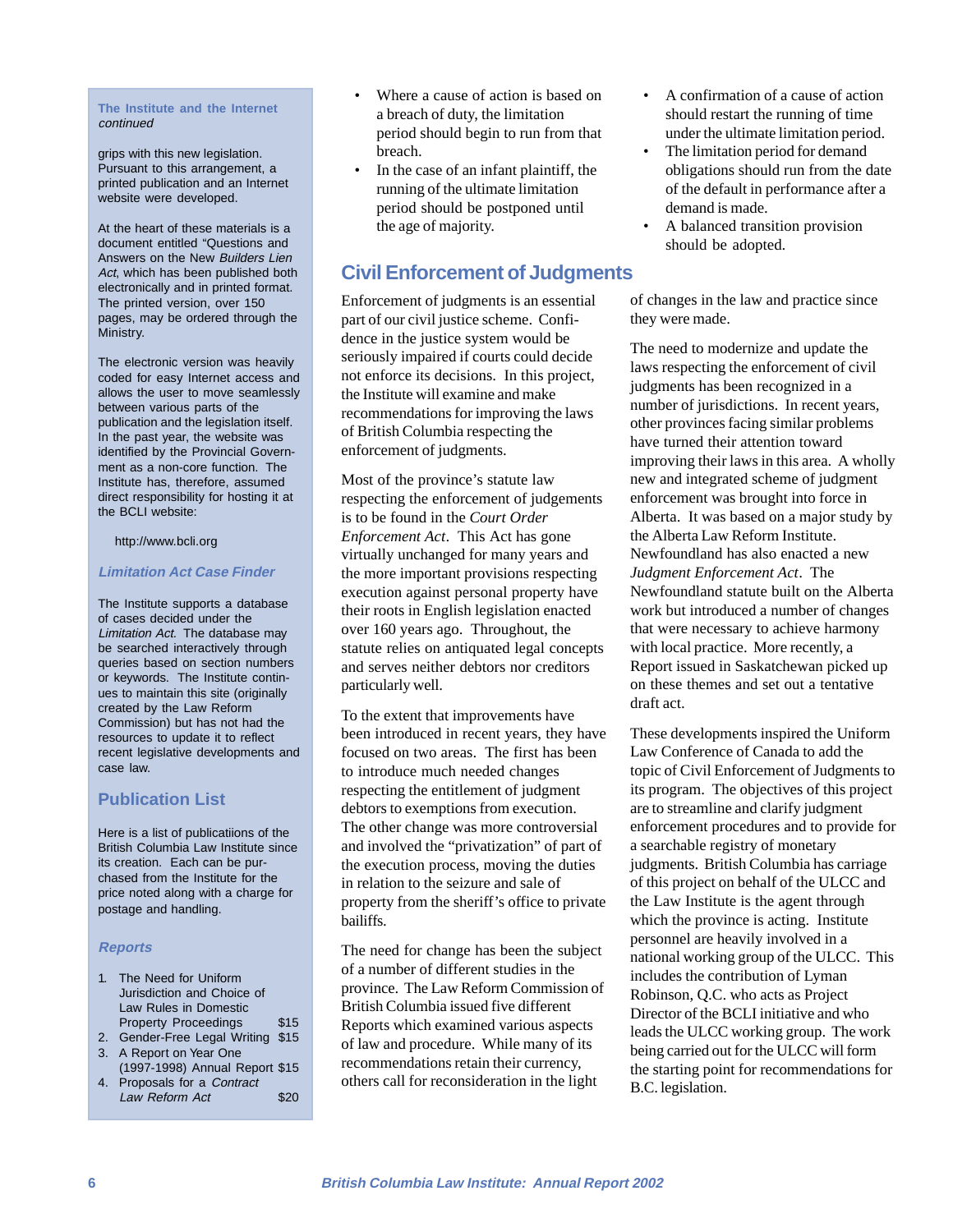# **Project on Modernizing the Trustee Act**

The ultimate goal of this very large project is to ensure that the *Trustee Act* serves the needs of contemporary trusteeship. Many of its features are out of step with presentday business practice and constitute significant obstacles to efficient trust administration. Moreover, the *Trustee Act* has been a catchall over the years for many kinds of provisions that do not necessarily concern trusts and should now be more properly located in other legislation.

The essential goas in this project are to:

- identify provisions in the Act that have outlived their usefulness, or are inconsistent with current sound business and financial practices and require revision for this reason, even if there is still a case for retention on other grounds.
- formulate positions on the issues addressed by those provisions or that are raised by their repeal.
- formulate positions on areas of trust law that may not be specifically addressed in the current *Trustee Act*, but which call for consideration in light of the demands of modern trusteeship.
- once necessary policy decisions have been made, formulate recommendations to implement them.
- draft a new *Trustee Act* in modern language incorporating what needs to be retained from the current Act as well as provisions reflecting new policy.

In previous years the Institute issued three final Reports prepared by the Project Committee: "Trustee Investment Powers"; "Statutory Remuneration of Trustees and Trustees' Accounts" and "Statutory Powers of Delegation by Trustees". These have been described in previous Annual Reports.

In the past year, the Institute issued two further Reports. The Report on Total Return Investing by Trustees addresses the problem that the traditional distinction between the income of a trust and its capital growth is no longer consistent with modern investment practice. The Committee recommends that an alternative strategy should be available to settlors and trustees for the more rational and effective management of trust assets.

The other new Report concerned exculpation clauses. These are provisions inserted in a trust instrument designed to insulate the trustee from liability for misconduct in the management of the trust. The Report's recommendations attempt to strike an appropriate balance between settlor autonomy and the need to hold trustees accountable for their conduct.

The first stages of this project were devoted to particular topics seen as requiring the most urgent attention. As these have been dealt with, the Committee's attention has been increasingly focused on the central task of the project – the development of a new *Trustee Act*. The Committee expects to be drawing heavily on the draft act prepared by the Law Reform Commission of Ontario in its major study on the law of trusts, recent English legislation and the *Uniform Trust Code* settled by the National Conference of Commissioners on Uniform State Laws.

The members of the Project Committee are:

Dr. Donovan Waters, Q.C., Bull Housser & Tupper (Chair) Prof. James MacIntyre, Q.C., Faculty of Law, University of British Columbia Margaret Mason, Bull Housser & **Tupper** Kathleen Cunningham, Royal Bank Prof. Keith Farquhar, Faculty of Law, University of British Columbia Scott Sweatman, PricewaterhouseCoopers Inc. Arthur L. Close, Q.C., British Columbia Law Institute

Gregory R. Blue, McEwen, Schmitt & Co., is Reporter to the Committee.

#### **Publication List** continued

| 5. | Recognition of Spousal                              |      |
|----|-----------------------------------------------------|------|
|    | and Family Status                                   | \$30 |
| 6. | <b>Trustee Investment Powers</b>                    | \$20 |
|    |                                                     |      |
| 7. | Statutory Remuneration of<br>Trustees and Trustees' |      |
|    |                                                     |      |
|    | Accounts                                            | \$20 |
| 8. | Enforcement of Non-money                            |      |
|    | Judgments From Outside                              |      |
|    | the Province                                        | \$20 |
| 9. | A Report on Year Two                                |      |
|    | (1998-1999) Annual Report                           | \$15 |
|    | 10. Interim Report on New                           |      |
|    | <b>Home Warranties</b>                              | \$20 |
|    | 11. Statutory Powers of                             |      |
|    | Delegation by Trustees                              | \$20 |
|    | 12. A Report on Year Three                          |      |
|    | (1999-2000) Annual Report                           | \$15 |
|    | 13. Pension Division on Marriage                    |      |
|    | Breakdown (2001 Revision)                           | \$40 |
|    | 14. Report on Civil Remedies                        |      |
|    | for Sexual Assault                                  | \$40 |
|    | 15. A Report on Year Four                           |      |
|    | (2000-2001 Annual Report)                           | \$15 |
|    | 16. Total Return Investing by                       |      |
|    | <b>Trustees</b>                                     | \$20 |
|    | 17. Exculpation Clauses in                          |      |
|    | <b>Trust Instruments</b>                            | \$20 |
|    | 18. Private Care Agreements                         |      |
|    | Between Older Adults and                            |      |
|    | Friends or Family Members                           | \$25 |
|    | 19. The Ultimate Limitation                         |      |
|    | Period: Updating the                                |      |
|    | <b>Limitation Act</b>                               | \$25 |
|    |                                                     |      |
|    | <b>Other Publications</b>                           |      |
| 1. | <b>Consultation Paper on Trustee</b>                |      |
|    | <b>Investment Powers</b>                            | \$15 |
| 2. | Consultation Paper on                               |      |
|    | Trustee Remuneration and                            |      |
|    |                                                     |      |

Trustees' Accounts 515 3. Working Paper on Civil Remedies for Sexual Assault \$40 4. Consultation Paper on

- Statutory Powers of Delegation by Trustees \$15 5. Consultation Paper on
- Total Return Investing by Trustees \$15 6. Consultation Paper on
- Exculpation Clauses in Trust Instruments \$15
- 7. Consultation Paper on Private Care Arrangements Between Older Adults and Friends or Family Members \$15

Institute publications may be ordered by mail, telephone or fax, or through the Institute's website.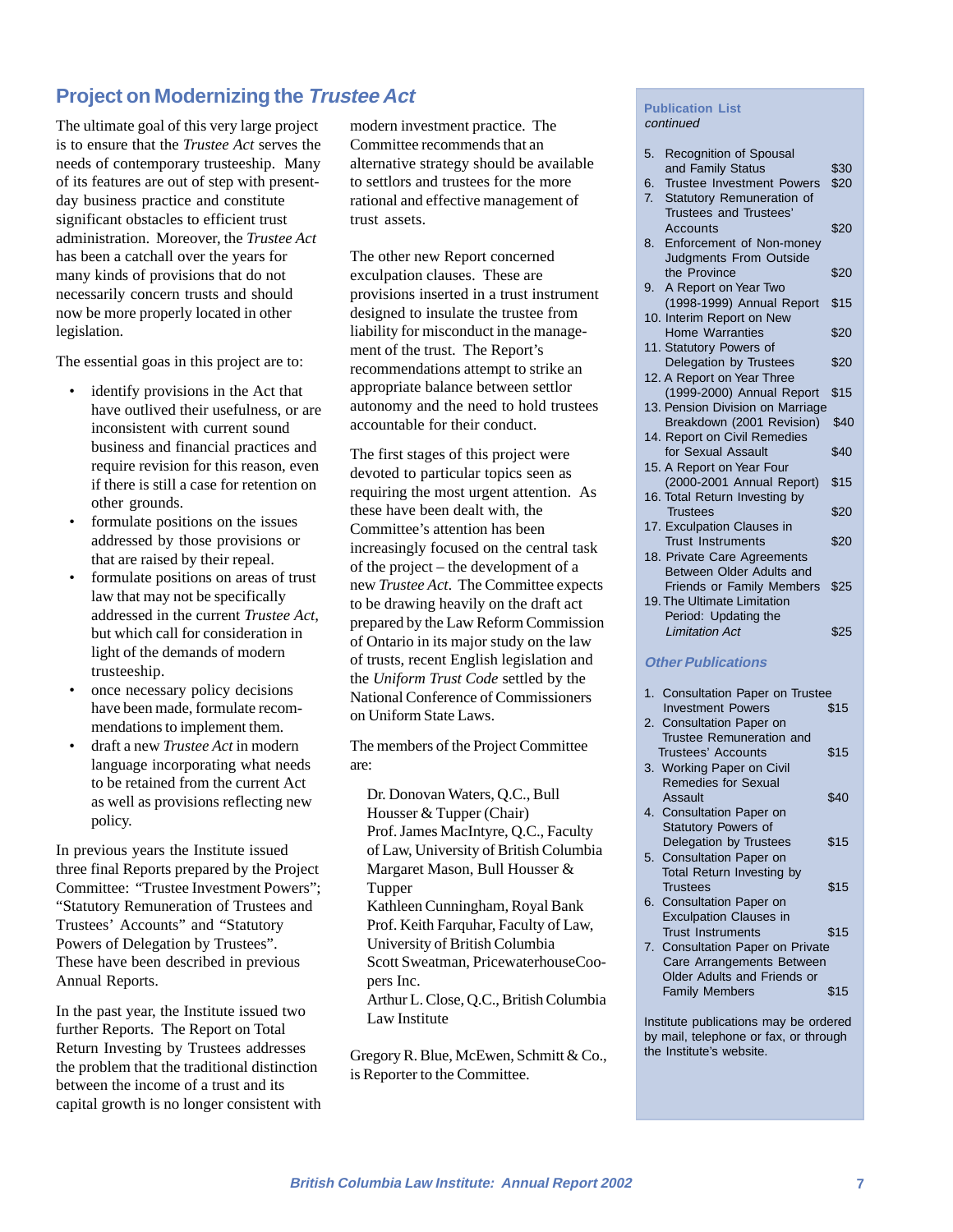## **The Institute and the Uniform Law Conference**

The Uniform Law Conference of Canada is an inter-provincial organization created for the purpose of promoting uniformity of legislation among the Canadian territories and provinces. It is now in its 84<sup>th</sup> year of operation and a significant number of British Columbia statutes are based on Uniform Acts promulgated by the Conference.

Two people attached to the Institute participate actively in the work of the Uniform Law Conference. Institute Chair, Gregory Steele, is a British Columbia delegate to the Conference, a member of the Civil Section Steering Committee and participates in a number of the ULCC working groups.

The Institute's Executive Director, Arthur L. Close, Q.C. has, from 1998 to 2000, served as Chair of the Civil Law Section of the Conference. As such, he has been responsible for

- coordinating the work of the Section
- chairing the Steering Committee
- developing new uniform law projects
- setting the agenda for and ultimately chairing the meeting of the Civil Section in Winnipeg in August 1999
- setting the agenda for and ultimately chairing the meetings of the Civil Section in Winnipeg in August 1999 and in Victoria in August 2000

He has also assumed special responsibility for the Conference's commercial law initiative.

In August 2001 Arthur was elected President of the Conference and has served in that capacity for the past year. As such, he has been responsible for the overall management and direction of the Conference.

In the past year, BCLI members assisted the ULCC by participating in working groups on:

- Uniform Foreign Judgments Act
- Uniform legislation on unclaimed intangible property

# **Legal Issues Affecting Seniors**

When the Institute's program of law reform was initially developed, it identified three general categories where its attention would be focused. One of these was "Family Law and the Protection of Vulnerable Persons." A project addressing legal issues that particularly affect elderly persons falls into this category and was added to our program last year.

To assist the Institute in carrying out this project, it created the Project Committee on Legal Issues Affecting Seniors. Its members are:

Professor Emeritus Donald MacDougall, UBC Faculty of Law (Chair) Charmaine Spencer - SFU Gerontology Centre Marlene Scott, Q.C. - Barrister and Solicitor, McQuarrie Hunter Gregory Steele - Barrister and Solicitor, British Columbia Law Institute Noreen Brox - Barrister and Solicitor, Mc-Carthy Tetrault Pearl McKenzie - Seniors' Advocate Gordon Turriff - Barrister and Solicitor, British Columbia Law Institute Carol Ward-Hall - Executive Director, B.C. Coalition to Eliminate Abuse of Seniors

The Reporter to the Committee is Institute Staff Lawyer Margaret Hall.

Ultimately, the Committee will consider several "seniors" questions. It began with a consideration of certain kinds of family agreements and their potential to harm the interests of elderly persons, and usually family members who provide care. A "care agreement" involves a senior's transfer of property (usually the family home) to a family member or friend in exchange for a promise of care and support in the home.

Unfortunately, care agreements are often informal and supported by little or no documentation. Parent and child often have different expectations concerning these arrangements which, for that reason, can end unhappily. Often these kinds of family transactions represent a divestment of control over property by a parent, who places a great deal of faith in the child.

Because of the informality of these types of family transactions, the result may be that the property transfer is effective, but that other obligations are not legally enforceable against the child. Even where an obligation can be identified, its nature and extent may be unclear.

The initial work of the Committee was devoted to these issues and its Report titled "Private Care Agreements Between Older Adults and Friends or Family Members" was issued by the Institute in March 2002. The Report contains recommendations for reducing or mitigating the problems associated with private care agreements and stresses the need for education of seniors, the general public, and of professionals who may encounter a private care agreement "hidden" under an apparent gift of property. The recommendations also set out "guidelines for good practice" and legislation is proposed that would allow a court to set aside or vary a private care agreement in certain circumstances.

A background paper exploring the legal issues in greater depth has been prepared and is available at the Institute's website. The background paper was recently published in the *Estates, Trusts & Pensions Journal*, (2002) 21 E.T.P.J. 209.

The consultation that surrounded this project carried with it a very large element of community "outreach." Margaret Hall, one of the Institute's Staff Lawyers and the principal Reporter and Researcher to the project, met with a number of community groups and, what was originally envisaged as a process that would inform the Law Institute and guide its work, evolved into information sessions for seniors eager to learn more about the legal aspects of these arrangements. This process continues, albeit on a somewhat reduced scale, even though this portion of the project is now complete.

There are two important spinoffs from this project. First, in an attempt to meet the need for information about care agreements the Institute has developed a small brochure outlining the "what ifs" that seniors and caregivers should consider before entering into a private care agreement. The published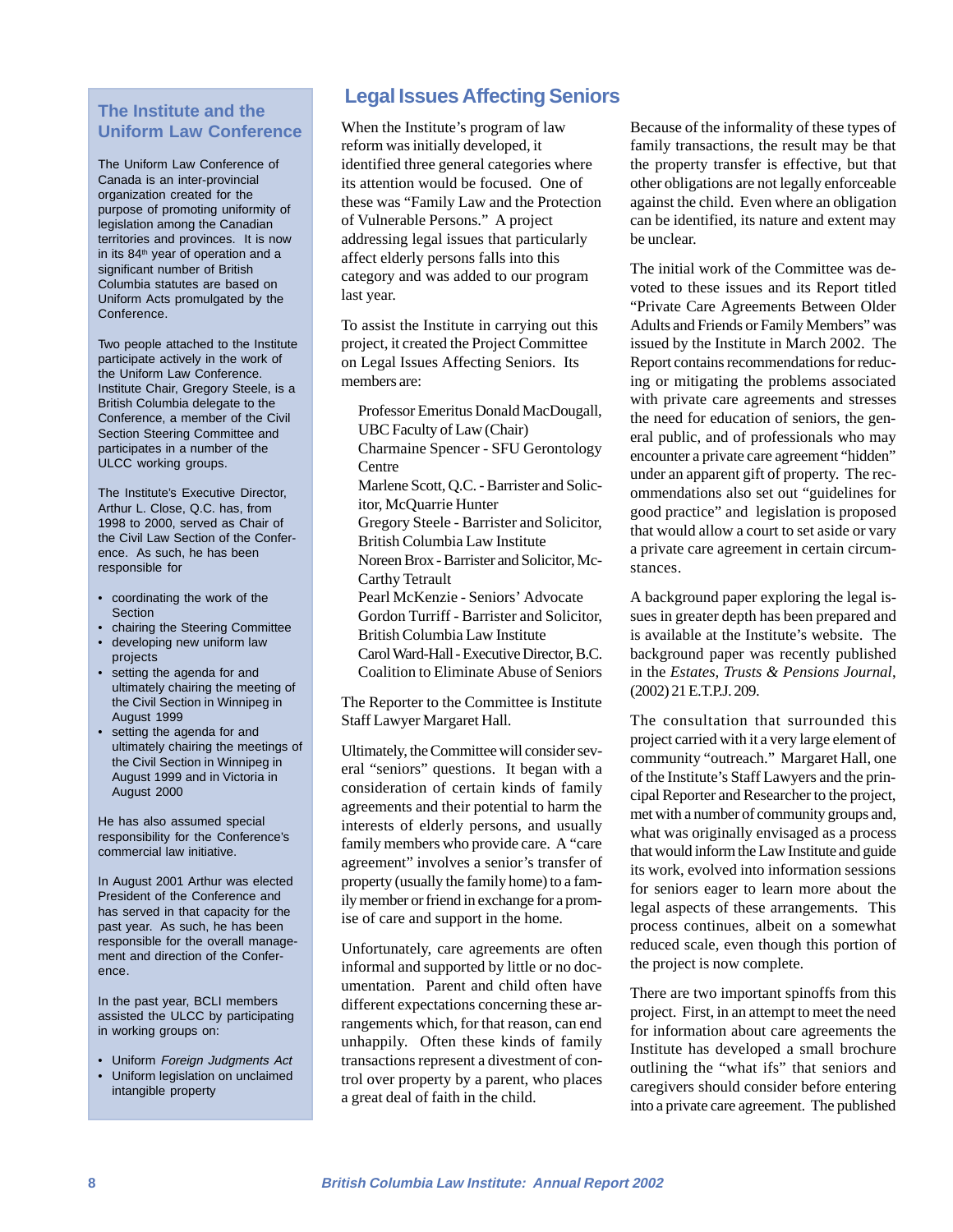brochure will be made available through senior citizen centres and other suitable outlets and we hope to see it widely distributed. Support for this initiative has been provided by The Notary Foundation.

The second spinoff is a decision to move on with a second phase of our work on legal issues affecting seniors. Funding for this continued work has recently been committed by the Law Foundation of British Columbia and the Law Commission of Canada. The focus of the second phase will be financial arrangements between older adults and family members, in particular, the use of home equity to provide financial assistance and the characterization of undocumented intrafamily loans.

Rising property values have created a substantial asset base within the older population. A discrepancy has developed between this asset base and the resources of younger family members who may be struggling to keep up with high housing costs or who need capital to establish themselves in business. It is desirable for seniors to use their assets for the benefit of younger family members but there must be protection against exploitation or other abuse. The nature of the parent child relationship may increase the senior's vulnerability. The basic objectives of this phase of the project are:

- To collate the relevant law and serve as a resource for people seeking information on this subject.
- To raise the profile of the issue, and the dangers and complications which can arise where individuals proceed without full information and advice, and to increase awareness regarding options where plans do not work out as hoped for.
- To clarify the law in this area and to suggest possibilities for reform.

## **Project on Shell Companies: Lifting the Corporate Veil**

In law, a company has its own legal identity, separate from the company's employees, officers, directors, and shareholders. These individuals are not liable for the debts or obligations of the company. As a general rule this is a good policy, but occasionally it may allow the company to be used as a vehicle for abusive conduct. Some examples are:

> A person owns more than one company and deliberately leaves one of them undercapitalized. When debts or other liabilities are incurred by this company, and creditors pursue what is owed to them, then there are no assets to satisfy these debts even though the other related company has sufficient funds.

> A residential builder creates a company for each new development and shortly after all the units have been sold, the funds are removed from the company leaving it a mere shell. There may be sound business reasons for structuring the development this way but one result is that if any claims are made against the company based on poor quality work, the buyers may find it difficult or impossible to have their claims satisfied. This was one of the issues identified in the Institute's

project on "New Home Warranties" although no conclusions emerged.

Sometimes the law will ignore the separate existence of the company and hold parent companies, shareholders, or officers liable for acts or omissions of the offending corporation. The courts, for example, may impose liability where the company is clearly being used as a vehicle for fraud. In other instances a statute may impose liability upon an officer or director of a company. For instance, in the *Employment Standards Act* (s.96) a director or officer is directly liable for up to two months wages for each employee if they are not paid by the company. The finding of liability behind the corporate structure is sometimes referred to as "lifting the corporate veil."

The response by the courts and the legislature to abuse of the corporate structure has always been *ad hoc*, driven by the particular circumstances of each problem. There has developed no unified theory to provide guidance on when it is appropriate to find liability behind the corporate structure, where it is appropriate to lift the corporate veil, or

#### **The Institute and the Uniform Law Conference** continued

- Uniform civil enforcement (judgments) legislation
- Uniform personal property security legislation
- Uniform legislation to implement the UNIDROIT Convention on Mobile Equipment

## **The Institute and Other Law Reform Bodies**

A priority continues to be establishing and maintaining links with other law reform bodies. Participation in the world wide "community" of law reform bodies is important. It ensures that the work of the Institute is widely exposed and that the Institute is kept up-to-date with the work of other bodies through arrangements for the exchange of documents. Receiving reports and documents from other law reform bodies enables us to keep the Law Reform Database up-to-date.

We also maintain special links with our Canadian counterparts. This is done through active participation in the Federation of Law Reform Agencies of Canada, an umbrella organization covering groups like the Institute, and by participating in ad hoc gatherings of Canadian law reformers.

A special relationship with the Law Commission of Canada continues to evolve. We were honoured in the past year by visits from its President, Nathalie DesRosiers, and its Executive Director, Bruno Bonneville. These meetings reflect the interest of the LCC in the Institute's work in relation to the law and the elderly. The LCC is providing some financial support for the second phase of that project.

The Institute's Executive Director has also been active in working with the LCC toward the development of a project on "Federal Security Interests." This project forms part of the commercial law work of the Uniform Law Conference.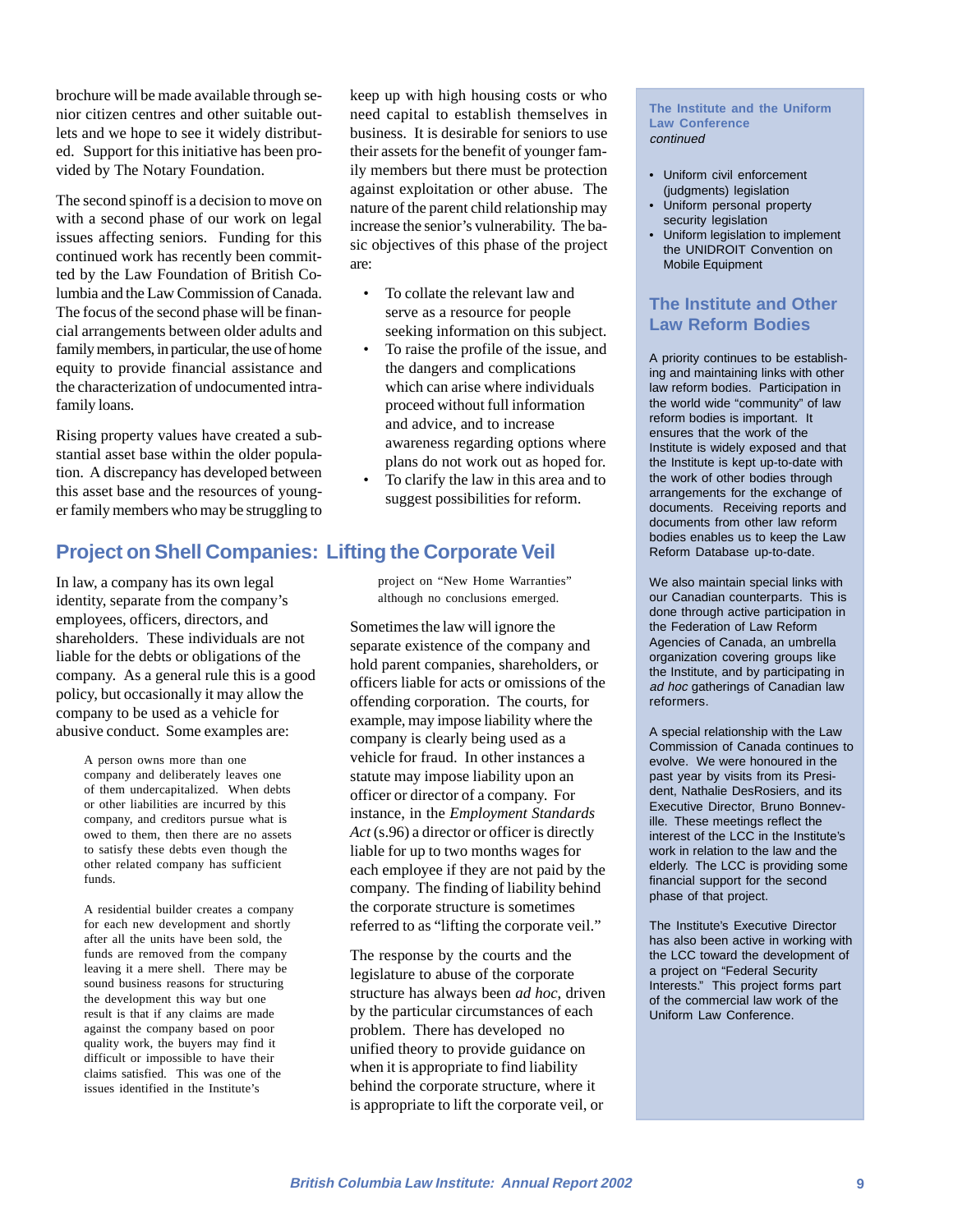## **Law Reform Document Photocopy Service**

The British Columbia Law Institute provides a service under which documents in our collection can be made available to users who would not otherwise have access to them.

### **Policy on copying and copyright**

The British Columbia Law Institute is concerned about copyright in law reform materials. While some copyright holders derive a significant portion of their revenue from the sale of their publications, others are less concerned with copying and reprinting so long as appropriate credit is given. The general view seems to be that these materials deserve wide dissemination and that it is in the general interest of the community of law reform bodies, worldwide, to facilitate this. Bearing this in mind, we have developed a "fair use" policy concerning the extent to which requests for copies will be accommodated:

- Rule 1 The portions of a publication that may be copied is not limited where: (a) the publication is out-ofprint, or (b) the body that issued the publication has ceased operations.
- Rule 2 For the purposes of Rule 10 (a) a publication that is more than 3 years old and which was created for consultation purposes, or (b) any other publication that is more than 10 years old is deemed to be out-of-print.
- Rule 3 For publications not covered by rule 1, copying would be limited to: (a) a summary of recom mendations (including draft legislation), executive summary or the like, (b) a single chapter comprising no more than 20% of the publication, (c) the table of contents of the publication, and (d) pages containing the correct title, publication identifiers and institutional information concerning the publishing body.

the legal theory on which liability should be imposed.

While this project has its roots in our work on new home warranties, a separate project on lifting the corporate veil was formally added to our program late in 1999. It was our hope to review this area of law with a view to developing and restating a rational set of principles along

## **Healthcare Decisions and End-of-life Issues**

Last year, at the invitation of the Public Guardian and Trustee (PGT) the British Columbia Law Institute embarked on the development of terms of reference for a possible study on healthcare decisions and end-of-life issues. It had been noted that with the implementation of the adult guardianship legislation, and in particular the *Health Care (Consent) and Care Facility (Admission) Act*, issues have arisen where there is not a common understanding of the provisions in the legislation, and which are not easily resolved with the development of policies and procedures.

To assist in carrying out this task, the Institute engaged Professor Stephan Salzberg of the Faculty of Law, University of British Columbia who consulted with officials of the PGT and others concerned with the administration of the relevant legislation. In June 2001 Professor Salzberg presented to the Institute's Board of Directors a Report setting out

# **Short Projects**

Most of the active projects described in this Annual Report are relatively long term in the sense that a year or more will elapse between the time active work commences and when it culminates in a final report. To achieve a degree of balance, in the program we are adding to it a group of short projects that will be sharply focussed and address discrete legal topics. For each of these short projects, we will use as a resource a substantial body of work that has already been done. This may take the form of uniform legislation developed by the Uniform Law Conference of Canada or it may be part of the existing body of unpublished research

with recommendations for legislative change if appropriate. Developing terms of reference for, and defining the appropriate scope of, a study of this kind has proved to be a much greater challenge than we had first expected. We continue to consult and examine background materials to sharpen our views on these questions and hope to make significant progress in the coming year.

the proposed terms of reference he had developed. The Board met twice to discuss the Report, endorsed its contents and submitted it to the PGT.

Following its submission in July 2001, the Report was considered internally within the office of the Public Guardian and Trustee and the Ministry of Health Services. The latter Ministry is in the process of developing a strategy to address a variety of health care issues through a number of initiatives. This includes development of a provincial strategy for end of life care under the auspices of the Minister of State for Intermediate, Long Term and Home Care. As a result of this development, the Law Institute does not expect to play any further role in relation to this topic although it is our understanding that Professor Salzberg's Report will assist in informing these processes and constitute an important contribution to the ongoing debate. The Report will be formally published by the Institute later this year.

that forms part of the "legacy" of the Law Reform Commission. We also expect to select topics where the need for reform, and the form it should take, is largely uncontroversial and on which extensive consultation would not be required.

The first short project to be brought forward will concern builders liens and arbitration and is built on uniform legislation promulgated by the Uniform Law Conference in 1998. Other short projects under consideration include adopting the *Uniform Liens Act*, choice of law in tort, firm offers, the law of evidence in relation to altering an accident site and testamentary and stand-by guardianship.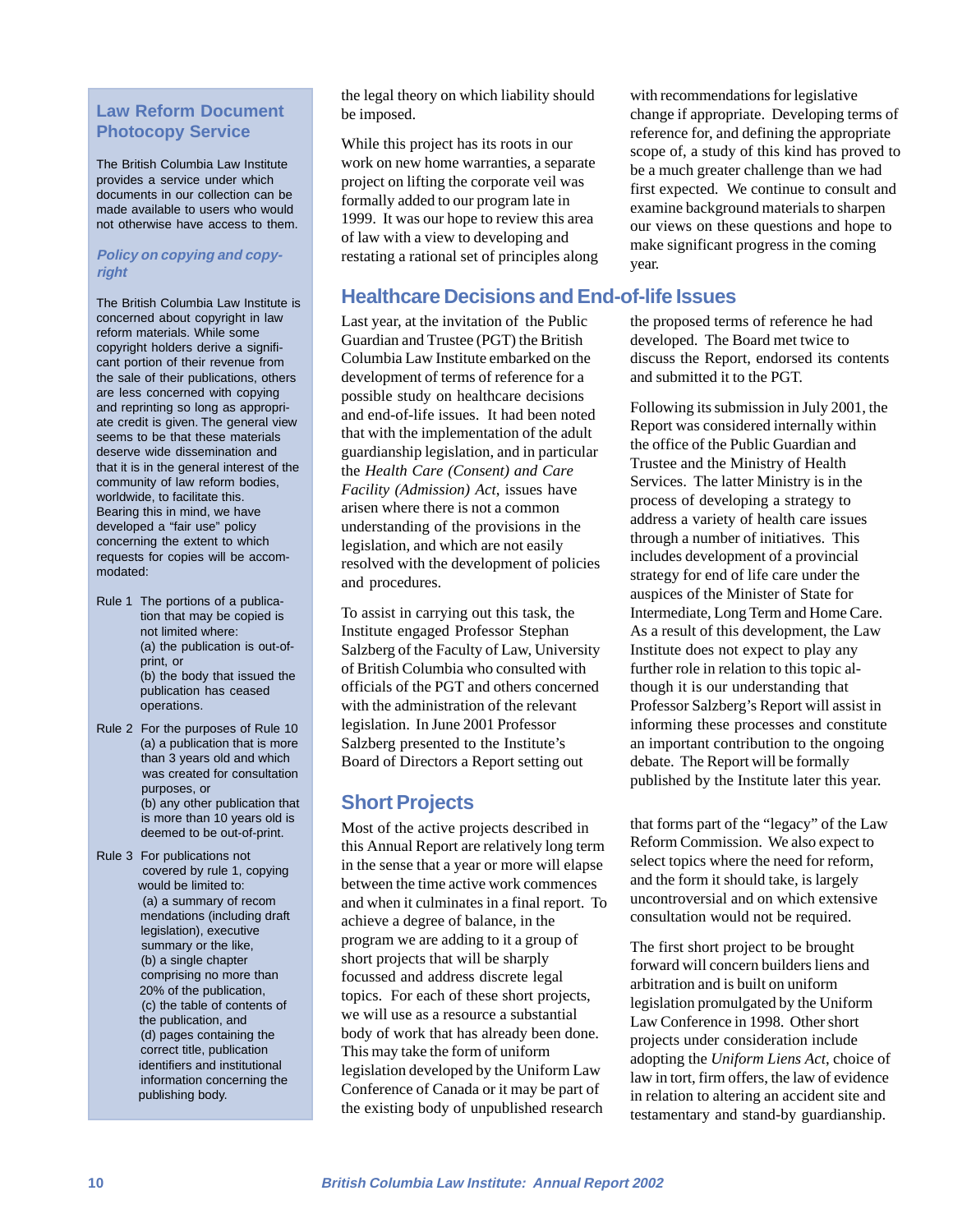# **Membership**

The bylaws of the Institute provide for fourteen members. Eight of these members are appointed by stakeholder groups while the remainder are "members-at-large." One of the member at large positions is reserved for a person without legal training or experience.

As of July 1, 2002 our members are

| Thomas G. Anderson                    | <b>Ann McLean</b>                        |
|---------------------------------------|------------------------------------------|
| Member at large                       | Min. of A.G., CBA (BC) nominee           |
| Prof. Keith Farquhar                  | <b>Kim Thorau</b>                        |
| U.B.C. Faculty of Law, Dean's nominee | Member at large                          |
| Prof. Martha O'Brien                  | <b>Craig Goebel</b>                      |
| U. Vic Faculty of Law, Dean's nominee | Insurance Corp of B.C., CBA (BC) nominee |
| Arthur L. Close, O.C.                 | <b>Gregory Steele</b>                    |
| B.C. Law Institute, Member at large   | Steele Urquhart Payne, Member at large   |
| D. Peter Ramsav, O.C.                 | <b>Etel R. Swedahl</b>                   |
| Ramsay Thompson, Law Society nominee  | Swedahl McPherson, A.G. nominee          |
| Ravi R. Hira, O.C.                    | Trudi Brown, O.C.                        |
| Watson Goepel Maledy, A.G. nominee    | Brown Henderson, Member at large         |
| Prof. James MacIntvre, O.C.           | <b>Gordon Turriff</b>                    |
| U.B.C., Law Society nominee           | Stikeman Elliott, Member at large        |
|                                       |                                          |

A number of appointments expired early in the year and this list reflects a mix of re-appointments and fresh appointments. Re-appointed as members were Thomas G. Anderson, Arthur L. Close, Q.C., Prof. James MacIntyre, Q.C., Ann McLean, Gregory Steele, and Gordon Turriff. We are pleased to welcome three new members. Craig Goebel joins us as the CBA(BC) nominee; Prof. Martha O'Brien is the new nominee of the Dean of the University of Victoria Faculty of Law; and D. Peter Ramsay, Q.C. is the nominee of the Law Society. They replace, respectively, Douglas Robinson, Q.C., Prof. Hester Lessard and Sholto Hebenton, Q.C. We wish to thank all of these people for the time they devoted and the energy they brought to the work of the Institute.

# **Our Friends and Supporters**

Our work to date would not have been possible but for the generous support of our friends, supporters and volunteers.

The contribution of the Law Foundation is particularly noteworthy. Apart from financial support, the Foundation has been a welcome source of advice and assistance on a whole range of issues. Our particular thanks go to the Hon. Madam Justice Alison Beames, a Governor of the Foundation with special responsibilities for liaison with the Institute, Pat Pitsula, the former Executive Director of the Foundation, and Wayne Robertson, her successor in that office.

We wish also to acknowledge the important support received during our start-up period from the Law Society of British Columbia and the Continuing Legal Education Society. During the first two and a half years of the Institute's existence, its operations were quartered in office space provided by the Law Society rent-free, and shared with CLE. Apart from the financial benefit conferred by that arrangement it had a highly symbolic dimension, as a gesture of support in principle for the kind of work the Institute does.

**Law Reform Document Photocopy Service** continued

#### **Publications not available**

The British Columbia Law Institute, and its predecessor - the Law Reform Commission of British Columbia - makes every effort to obtain an original printed copy of a publication from other law reform agencies. In some cases, however, an original document could not be supplied, and so the Institute only has a photocopy of key elements of the publication: usually a title page, contents pages and recommendations. For this, and other reasons, the Institute is not able to provide copies of all publications in the Law Reform Database. A list of the categories of such publications may be found at our website.

### **Our Rates**

A charge will be made to recoup the costs associated with the operation of the document delivery service. A schedule of the rates charged in Canadian funds is set out below.

Photocopying Rates \$5.00 / item to 20 pages \$0.25 / page thereafter

Fax Surcharge \$1.00 / page in Canada \$2.00 / page elsewhere

Rush Service Surcharge \$5.00 / item (next business day)

Other Charges shipping - postage or courier charges

### **How to order**

Documents may be ordered by mail, fax or e-mail. In addition, when a search of the Law Reform Database is performed, and results are returned, the user is given an opportunity to order one or more of the documents retrieved.